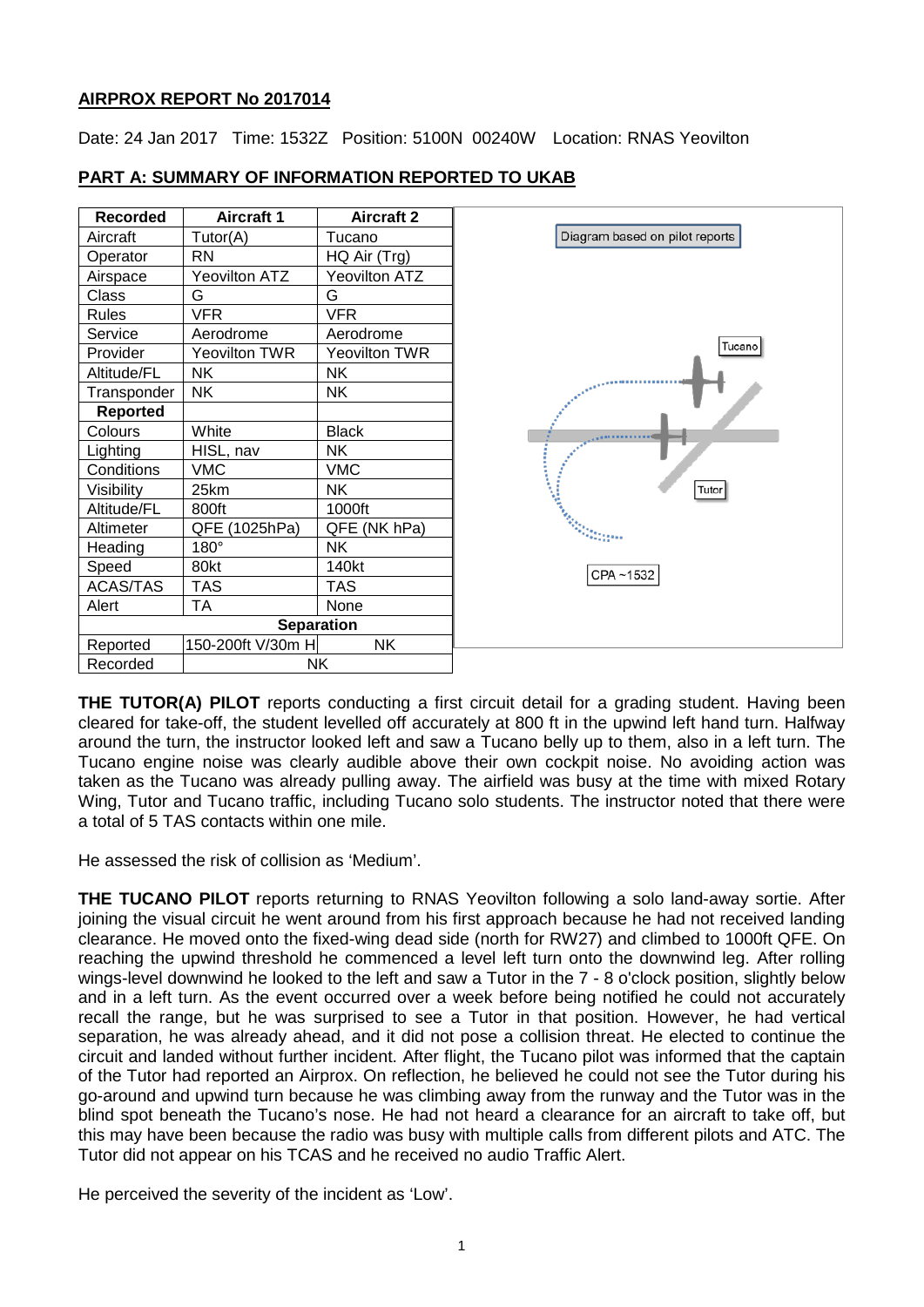**THE TUCANO DETACHMENT COMMANDER** reports the Tutor pilot contacted him after both aircraft had landed to discuss the incident as nothing had been said on the radio at the time. Having discussed it with the student, the incident happened exactly as per the DASOR narrative; it would seem that both aircraft were in each other's blind-spot and only deconflicted because the Tutor circuit is at 800ft vs 1000ft for other FW aircraft. He noted that, as this was a solo student, there was also a DAO in the tower. The Detachment Commander noted that the upwind turn cannot be seen from ATC and that RNAS Yeovilton has a mixed visual circuit with FW operating to the south and RW to the north which, as per the ATC area brief, forces a very tight deadside to the north.

**THE YEOVILTON CONTROLLER** reports he was not aware of any incident. He was screen controller for a trainee during an extremely busy control period involving FW aircraft of differing speeds in the visual circuit as well as arriving and departing the airfield. In addition to this, they had multiple station-based RW arriving and departing to/from the north as well as the south. The Tutor pilot was caught up in this as he had a delayed departure due to the high traffic density. A point was chosen to give the Tutor a clearance to take off. At this time one of the aircraft in the visual circuit was a Tucano. With the Tutor still on the runway the Tucano pilot called "Finals" and was given a "Go Round" as he would not get the runway. The controller observed the Tutor taking off and the Tucano commence his Go Around. All instructions given by the trainee were correct iaw SOP and neither of them witnessed the Airprox filed later by the Tutor pilot.

**THE YEOVILTON SUPERVISOR** reports he was not aware that there had been an Airprox incident until the next day. It was an extremely busy period and to his knowledge the Tower trainee and screen controllers controlled all traffic iaw SOPs.

#### **Factual Background**

The weather at Yeovilton was recorded as follows:

METAR EGDY 241550Z 23003KT 9999 FEW040 BKN250 07/05 Q1027 BLU BECMG 6000 HZ WHT=

A transcript of the Yeovilton Tower frequency was provided, as follows:

| From       | To           | <b>Speech Transcription</b>                                                                                                                         | Time     |
|------------|--------------|-----------------------------------------------------------------------------------------------------------------------------------------------------|----------|
| Tucano     | <b>TWR</b>   | Yeovilton Tower [Tucano C/S] request join 2000 feet                                                                                                 | 15:28:30 |
| <b>TWR</b> | Tucano       | [Tucano C/S] Yeovilton Tower good afternoon, join runway 27, 3<br>in, Tutors, QFE 1025                                                              | 15:28:38 |
| Tucano     | TWR          | 1025, join maintaining 1500 feet [Tucano C/S]                                                                                                       | 15:28:46 |
| Tutor(B)   | TWR          | [Tutor(B) C/S] downwind touch and go                                                                                                                | 15:28:49 |
| <b>TWR</b> | Tutor(B)     | [Tutor(B) C/S] 1 ahead surface wind calm                                                                                                            | 15:28:54 |
| Tutor(B)   | TWR          | [Tutor(B) C/S]                                                                                                                                      | 15:28:57 |
| <b>TWR</b> | Tutor(B)     | [Tutor(B) C/S] we have 1 aircraft wanting to get airborne for the<br>circuit if you could allow spacing for him please to get airborne<br>after 218 | 15:29:05 |
|            | <b>TWR</b>   | [Tutor(B) C/S] on the glide circuit will give you spacing on the<br>next one                                                                        | 15:29:09 |
| Tutor(A)   | <b>TWR</b>   | [Tutor(A) C/S] happy to wait                                                                                                                        | 15:29:11 |
| <b>TWR</b> | <b>RADAR</b> | Radar Carbon 09 clear to land threshold runway 22                                                                                                   | 15:29:20 |
| Tucano     | <b>TWR</b>   | [Tucano C/S] initials                                                                                                                               | 15:29:23 |
| Tamar 218  | <b>TWR</b>   | Tamar 218 extending upwind                                                                                                                          | 15:29:25 |
| TWR        | Tucano       | [Tucano C/S] we've got 1 short finals 2 downwind                                                                                                    | 15:29:30 |
| Tucano     | TWR          | Roger [Tucano C/S]                                                                                                                                  | 15:29:32 |
| Tutor(C)   | <b>TWR</b>   | [Tutor(C) C/S] final                                                                                                                                | 15:29:35 |
| <b>TWR</b> | Tutor(C)     | [Tutor(C) C/S] clear to touch and go                                                                                                                | 15:29:39 |
| Tutor(C)   | <b>TWR</b>   | Clear touch and go [Tutor(C) C/S]                                                                                                                   | 15:29:47 |
| <b>TWR</b> | Tucano       | [Tucano C/S] roger                                                                                                                                  | 15:29:52 |
| Tutor(B)   | <b>TWR</b>   | [Tutor(B) C/S] final number 2                                                                                                                       | 15:30:03 |
| <b>TWR</b> | Tutor(B)     | [Tutor(B) C/S] continue                                                                                                                             | 15:30:07 |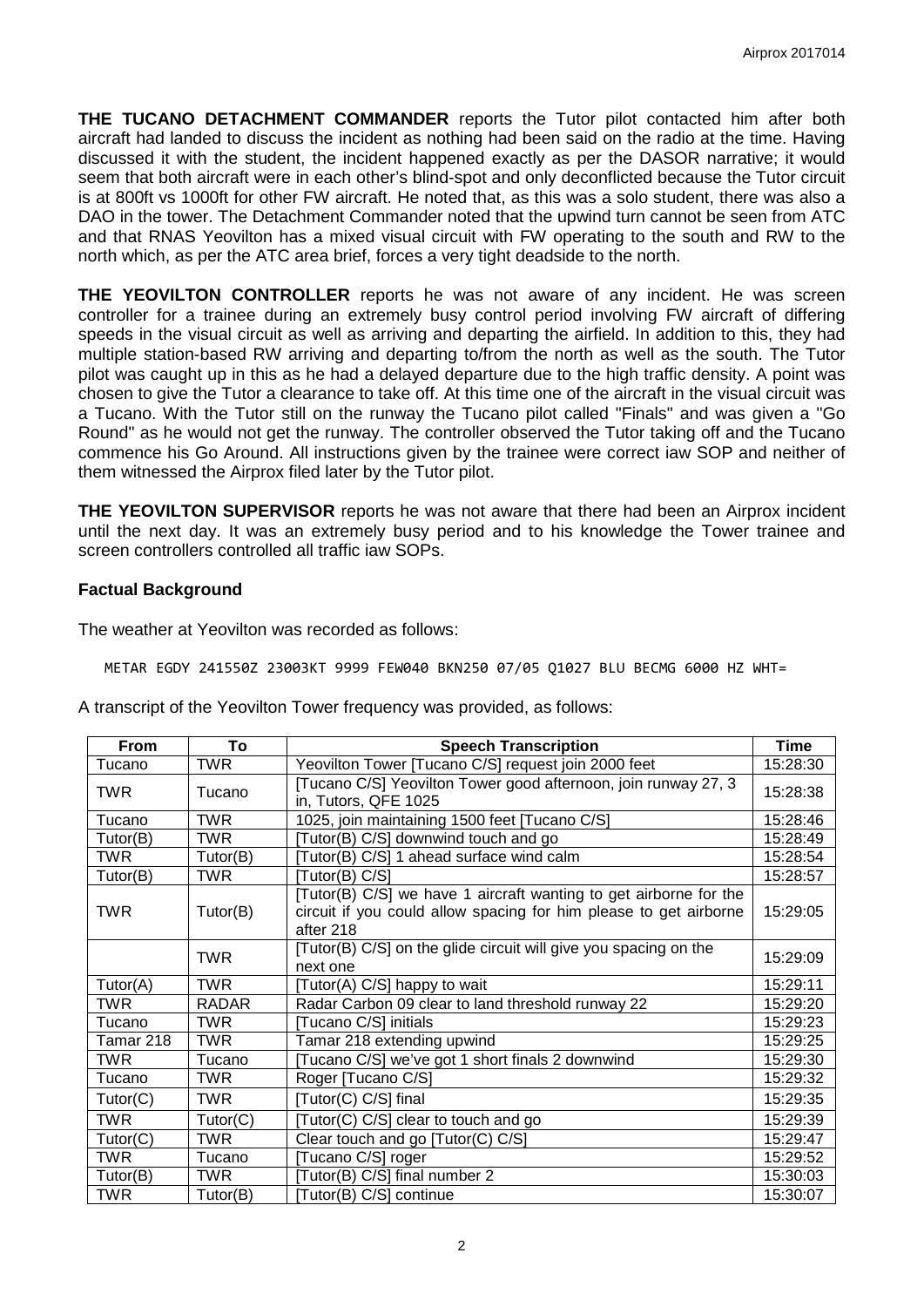| From                    | To          | <b>Speech Transcription</b>                                | <b>Time</b> |
|-------------------------|-------------|------------------------------------------------------------|-------------|
| Tutor(B)                | <b>TWR</b>  | [Tutor(B) C/S]                                             | 15:30:11    |
| Tamar 218               | <b>TWR</b>  | Tamar 218 downwind land                                    | 15:30:18    |
| <b>TWR</b>              | Tamar 218   | Tamar 218 1 ahead surface wind calm                        | 15:30:21    |
| Tamar 218               | <b>TWR</b>  | Tamar 218 1 on for departure                               | 15:30:28    |
| Junglie 423             | <b>TWR</b>  | TWR Junglie 423                                            | 15:30:33    |
| <b>TWR</b>              | Junglie 423 | Junglie 423 standby                                        | 15:30:37    |
| <b>TWR</b>              | Tutor(A)    | [Tutor(A) C/S] line up runway 27                           | 15:30:40    |
| Tutor(A)                | <b>TWR</b>  | [Tutor(A) C/S] line up                                     | 15:30:41    |
| Tutor(B)                | <b>TWR</b>  | [Tutor(B) C/S] going around                                | 15:30:43    |
| <b>TWR</b>              | Tutor(B)    | [Tutor(B) C/S]                                             | 15:30:46    |
| Junglie 423             | <b>TWR</b>  | TWR Junglie 423 ready for departure Point East             | 15:30:47    |
| <b>TWR</b>              | Junglie 423 | Junglie 423 hold radar traffic short finals runway 22      | 15:30:53    |
| Junglie 423             | <b>TWR</b>  | Hold Junglie 423                                           | 15:30:55    |
| Carbon 10               | <b>TWR</b>  | Carbon 10 ready for departure Point W                      | 15:31:00    |
| <b>TWR</b>              | Carbon 09   | Carbon 09 hold                                             | 15:31:03    |
| Carbon 10               | <b>TWR</b>  | That's Carbon 10                                           | 15:31:06    |
| <b>TWR</b>              | Carbon 10   | Apologies Carbon 10 hold                                   | 15:31:08    |
| Carbon 10               | <b>TWR</b>  | Carbon 10                                                  | 15:31:10    |
| Tucano                  | <b>TWR</b>  | [Tucano C/S] downwind land                                 | 15:31:12    |
| <b>TWR</b>              | Tucano      | [Tucano C/S] 1 ahead surface wind calm                     | 15:31:15    |
| Carbon 09               | <b>TWR</b>  | Carbon 09 is visual from radar                             | 15:31:21    |
| <b>TWR</b>              | Carbon 09   | Carbon 09 roger when ready fly along runway 22 hold short  | 15:31:25    |
|                         |             | runway 27                                                  |             |
| Carbon 09               | <b>TWR</b>  | Fly along 22 hold short runway 27 Carbon 09                | 15:31:31    |
| Vagabond                | <b>TWR</b>  | TWR Vagabond 19 holding PAR crosscut ready for departure   | 15:31:37    |
| 19                      |             | outbound FWR                                               |             |
| <b>TWR</b>              | Carbon 10   | Carbon 10 Point West clear for take-off surface wind calm  | 15:31:42    |
| Carbon 10               | <b>TWR</b>  | Clear take-off Carbon 10                                   | 15:31:45    |
| Tamar 218               | <b>TWR</b>  | Tamar 218 final                                            | 15:31:48    |
| <b>TWR</b>              | Tamar 218   | Tamar 218 continue 1 on for departure                      | 15:31:50    |
| Tamar 218               | <b>TWR</b>  | Continue Tamar 218                                         | 15:31:52    |
| Tutor(A)                | <b>TWR</b>  | [Tutor(A) C/S] just to confirm we are on a line up         | 15:31:59    |
| <b>TWR</b>              | Tutor(A)    | [Tutor(A) C/S] affirm clear for take-off surface wind calm | 15:32:02    |
| Tutor( $\overline{A}$ ) | <b>TWR</b>  | Clear for take-off [Tutor(A) C/S]                          | 15:32:06    |
| Tucano                  | <b>TWR</b>  | [Tucano C/S] going around circuit height                   | 15:32:09    |
| <b>TWR</b>              | Tucano      | Tucano C/S] roger                                          | 15:32:14    |
| Tutor(C)                | <b>TWR</b>  | [Tutor(C) C/S] downwind land                               | 15:32:25    |
| <b>TWR</b>              | Tamar 218   | Tamar 218 clear land runway 27                             | 15:32:29    |
| Tamar 218               | <b>TWR</b>  | Clear land Tamar 218                                       | 15:32:33    |
| Tucano                  | <b>TWR</b>  | (unreadable) [Tucano C/S] circuit height                   | 15:32:37    |
| <b>TWR</b>              | Tucano      | [Tucano C/S]                                               | 15:32:44    |

#### **Analysis and Investigation**

#### **UKAB Secretariat**

The Tutor and Tucano pilots shared an equal responsibility for collision avoidance and not to operate in such proximity to other aircraft as to create a collision hazard<sup>[1](#page-2-0)</sup>. An aircraft operated on or in the vicinity of an aerodrome shall conform with or avoid the pattern of traffic formed by other aircraft in operation<sup>[2](#page-2-1)</sup>.

l

<span id="page-2-0"></span><sup>1</sup> SERA.3205 Proximity.

<span id="page-2-1"></span><sup>2</sup> SERA.3225 Operation on and in the Vicinity of an Aerodrome.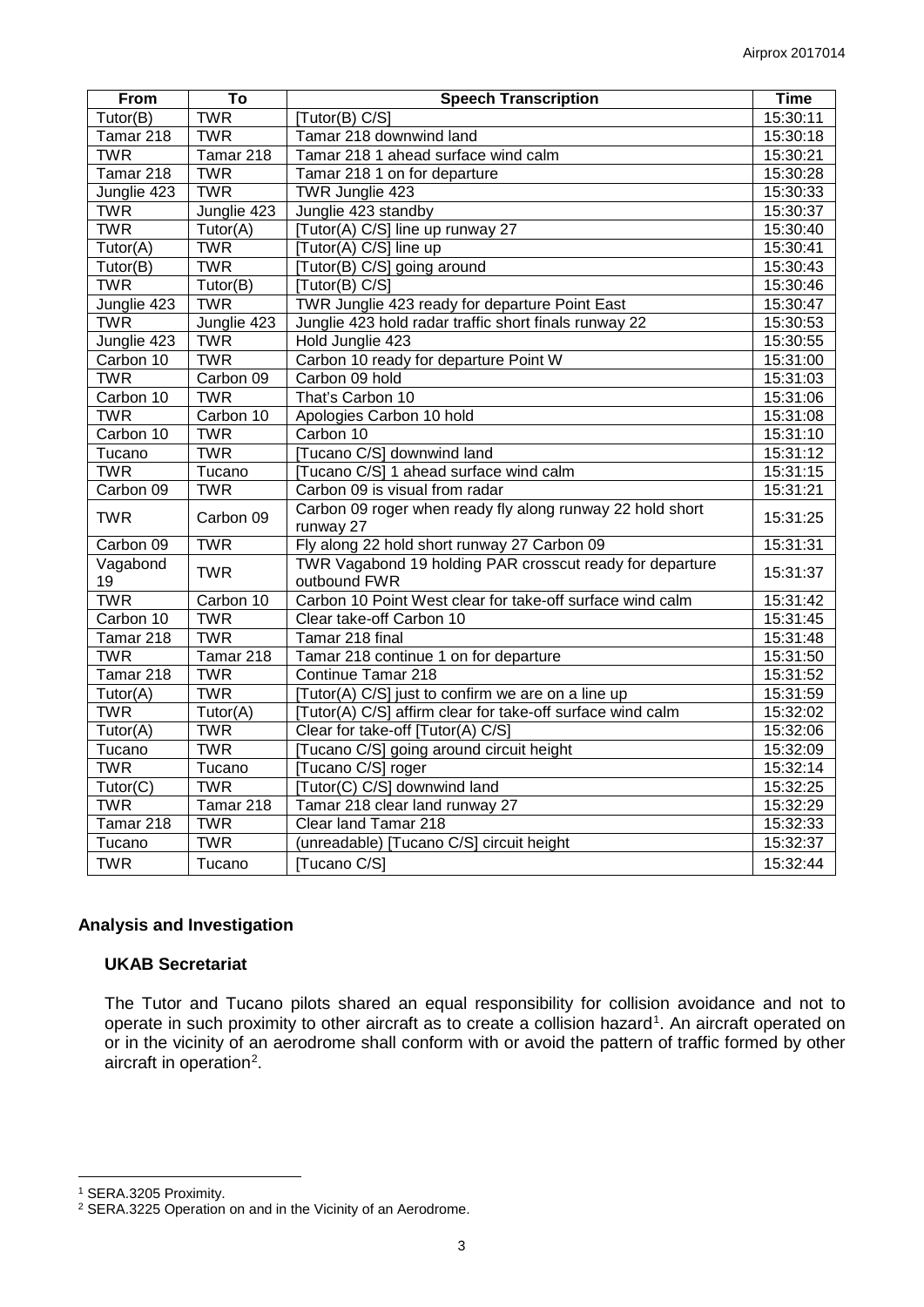## **Comments**

## **HQ Air Command**

This incident occurred during a particularly busy time in the visual circuit. The Tucano pilot was passed timely and accurate information on circuit traffic at the 'join' call but, significantly, this was before the Tutor involved in the Airprox had been given clearance to line up. It was incumbent on the pilots already in the circuit to keep track of the traffic established there and also of anything that may become a factor, such as the subject Tutor – this vital piece of information was missed by the Tucano pilot, probably (and understandably) due to the volume of radio traffic.

Both pilots consider that they were unsighted on each other's aircraft due to blind spots. However, other barriers exist to mitigate the potential for loss of separation in the visual circuit, namely TCAS/TAS and procedural separation. The Tucano pilot states that there was no indication of the Airprox Tutor on his TCAS and the Tutor pilot's report states that his transponder and TAS were selected on and functioning, giving multiple contacts within 5nm; it is therefore unclear why the Tucano pilot was not cued to the presence of the Tutor. That said, the circuit heights differ for just this eventuality and, from the evidence available, it appears that this barrier was 100% effective.

In summary, this was an extremely busy circuit environment where it would have been very difficult for any pilot, irrespective of experience, to keep track of the positions of all the traffic. Therefore, adherence – by both pilots involved – to the procedures for circuit heights ensured that the aircraft never came closer than the 200ft vertical separation that is built in. Concerning visual conspicuity, work continues across Defence to address the low conspicuity of the Tutor's current colour scheme.

## **Navy HQ**

This event between a Tutor and Tucano in the visual circuit again highlights the need for a good lookout, robust procedures and sound circuit management to ensure safety is not compromised. Even with correct and accurate RT from ATC, the Tucano was unaware of the Tutor's position due to a busy circuit and RT loading. The relative positions of the 2 aircraft; Tutor cleared take off to remain in the visual circuit and Tucano going around in the visual circuit, was such that the Tutor was beneath the Tucano and the aircraft did not become visual until both had levelled in the left-hand circuit at 800ft and 1000ft. Therefore, the circuit design (800ft Tutor circuit height vs 1000ft Tucano circuit height) served its purpose to separate the 2 aircraft.

## **Summary**

An Airprox was reported when a Tutor and a Tucano flew into proximity at about 1532 on Tuesday 24<sup>th</sup> January 2017. Both pilots were operating under VFR in VMC, both in receipt of an Aerodrome Service from Yeovilton.

# **PART B: SUMMARY OF THE BOARD'S DISCUSSIONS**

Information available consisted of reports from both pilots, a transcript of the relevant RT frequency, reports from the air traffic controllers involved and comment from the appropriate operating authorities.

The Board noted that the visual circuit was designed such that the Tutor was required to fly at 800ft QFE and the Tucano at 1000ft. Members agreed that each aircraft had been at the correct height, albeit with the Tutor(A) instructor monitoring the student to ensure that was the case, and that the circuit design had operated as intended by providing separation should other barriers, such as lookout and electronic conspicuity, fail. It was unfortunate that neither pilot saw the other aircraft earlier and, although horizontal separation at CPA was undoubtedly small, it was a matter of timing that the aircraft were not well separated laterally. However, the vertical spacing of the circuit design